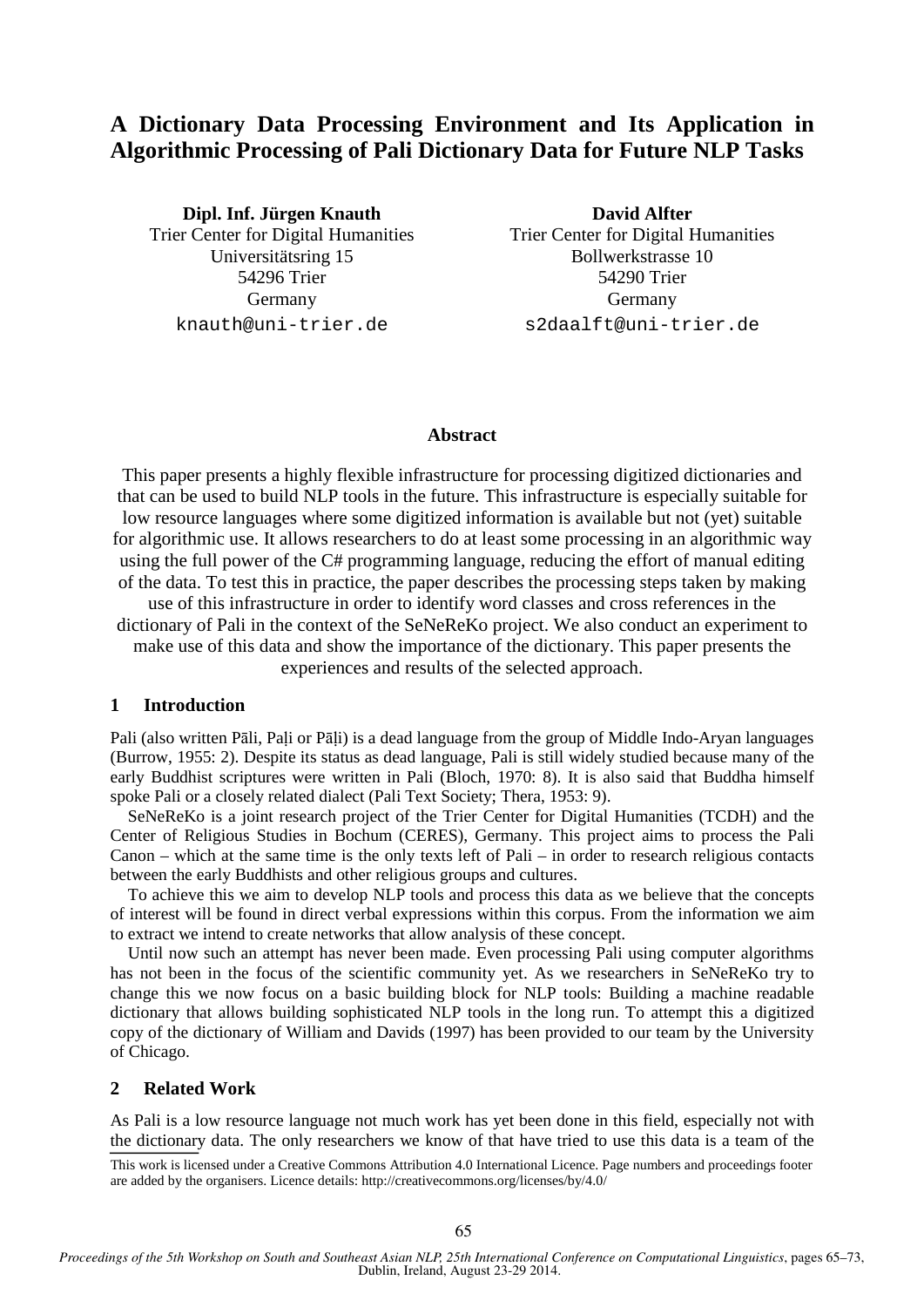University of Copenhagen. Their goal was to create a new digitized version of this dictionary. Unfortunately they did not succeed and stopped after having edited three letters of the Pali alphabet. To our knowledge we are the first to work with this data again.

With good success a language somehow similar to Pali has been addressed in the past: Sanskrit (Hellwig 2009). Nevertheless attempts to adapt these tools to Pali have not been possible due to the lack of a suitable dictionary.

Regarding NLP tools addressing Pali some experiments have already been performed by the members of the SeNeReKo project team and especially by David Alfter. Nevertheless no work could yet reach a state of publication due to the lack of a suitable digital dictionary that would serve as a basis for NLP tasks.

# **3 Technical infrastructure**

As it is the nature of digital humanities projects like SeNeReKo a variety of researchers is involved into the process of processing and editing data and developing methods for the research intended. In SeNeReKo this involves Pali experts, Sociologists, Computer Linguists and Scientists (and Egyptologists for performing work with other text corpora not addressed by this paper.) An infrastructure that aims at enabling collaboration is therefore mandatory. This section describes key aspects of the infrastructure developed.

## **3.1 Dictionary Server**

Each dictionary entry is to be understood as a single document which is self-contained and structured. A dictionary is considered to be a collection of documents.

Being self-contained all information relevant to each individual entry is stored in the same document. Each of these entries must be structured to provide information in a clearly defined way for NLP tools in the future.

To store the dictionary data a MongoDB data base is used. This NoSQL data base not only supports such kind of data model it also provides the necessary flexibility to define and change the internal structure of such dictionary document in the future as needed.

For ease of use a NodeJS-based dictionary server has been implemented that provides user authentication and high level data base operations addressing searching, inserting, updating and deleting specific to the requirements of a dictionary.

The pairing of NodeJS and MongoDB is reasonable because of performance reasons: MongoDB receives and returns data not in XML, but in JSON notation; and as NodeJS provides its functionality through a highly efficient JavaScript engine JSON data can directly be processed without any need of conversion.

For collaboration purposes a REST-API has been implemented with compatibility and interoperability in mind. As we aim for algorithmic processing of data and want to enable researchers to easily implement custom NLP tools that make use of the dictionary data independently from each other. To support this as best as possible a Java and C# library has been implemented as well as an R module for convenience.

As it is the nature of dictionary data to consist of a larger amount of individual entries, classical request-response communication models, as they would be imposed by HTTP, are unsuitable for processing (in the sense of algorithm based editing). Following that approach would result in notable performance degradation. Fortunately single processing steps as we intend them for pattern matching and enriching of dictionary entries have largely no relation between individual entries. Therefore the dictionary server provides an interface for bulk communication: A large amount of individual protocol function calls can be packed into a single package. As the server processes them in parallel and returns the response to all requests again in a single response we are capable of overcoming the problem of summation of network latencies and end up with good performance in updating data.

#### **3.2 Data Processing Tool**

In SeNeReKo we need to process the original - near plaintext - dictionary entries. This data is inserted into the dictionary server beforehand and then various analysing and processing steps need to be taken. To perform these, we implemented a processing environment that makes developing of individual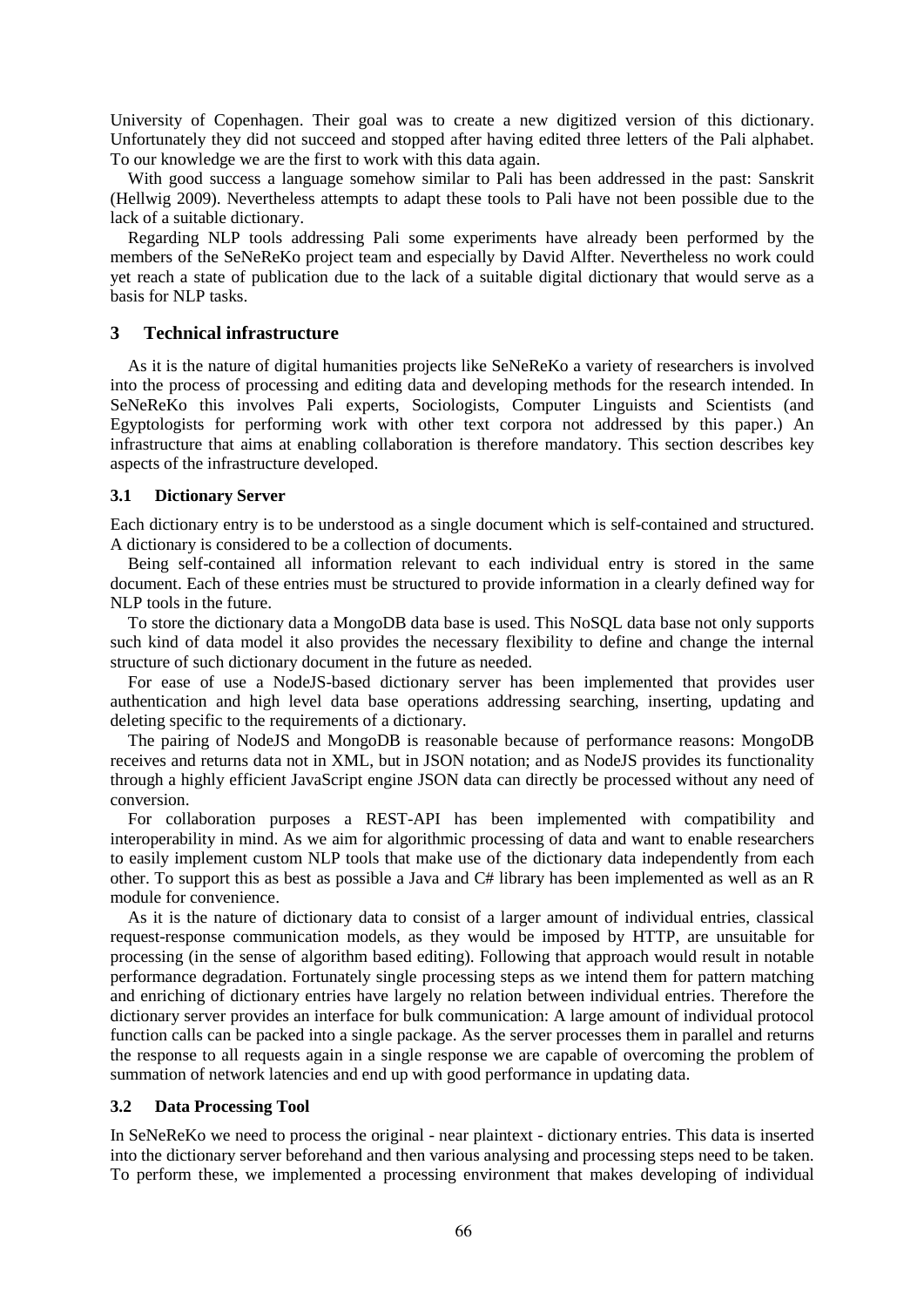processing units very easy, gives high performance and great transparency about data modifications intended by these units.

Our data processing tool is a programming environment for creating small processing units in C#. Data management issues do not need to be addressed: This is done by the programming environment automatically. The individual units are compiled to native .Net code for speed of processing. On execution data from the dictionary server is retrieved and passed through these units and – if necessary – sent back to the server after modifications have been applied. Together with the bulk processing supported by the dictionary server the compilation of the code units speeds up any processing. By directly making use of C# this approach we achieve great flexibility: It allows making use of all kinds of existing libraries if desired and enables researchers to implement all kinds of data specific pattern matching and processing for research tasks.

As it is the nature of dictionary data to consist of a large amount of individual entries, applying pattern matching and transformation tasks require a great deal of transparency. Researchers performing these tasks need to be able to identify which rule is applied to which entry in what form and see what modification an entry will receive. To achieve this transparency our data processing tool collects information about all modifications applied to each individual data record and presents them in a large list that can be filtered by some criteria. Thus our tool aids in debugging by allowing insight into every details of the tasks a researcher is going to perform.

## **4 Processing of Pali Dictionary Data**

Prior to any processing we converted the original digitized dictionary entries we received from the University of Chicago into JSON data structures and inserted them into our dictionary server. In the next sections we present our processing steps applied to the individual dictionary data records within the infrastructure described above.

#### **4.1 Transliteration of Lemmas**

As it turned out the digitized version of the Pali Dictionary we received was not entirely in accordance with the current transliteration conventions. Therefore to be able to use the Pali dictionary for research the lemmas had to be adjusted.

To achieve a valid transformation we first had to verify that no accidental errors had been introduced by the original digitization process done by the Pali Text Society. We therefore implemented an alphabet model that follows the old transliteration schema used to represent glyphs of the Sinhalese alphabet. For these single letters one or two Latin ligatures (with diacritics) are used today. Modelling each word with the original alphabet is mandatory to be able to identify possible errors. We checked all lemmata against our model and were able to identify 14 of 16280 lemmata violating our model. The errors could be identified to be printing errors or misinterpretation during digitalization and were then corrected manually before continuing processing.

The next step was to perform substitutions of the letters 'n'. To ensure correct processing this was not done on the Unicode based character representation of the data directly but on the original letters modelled by our alphabet model. Substitution is performed on that basis taking the phonetic context into account as necessary:

```
ŋ followed by j, c, h or e => ñ 
ŋ followed by k or kh => ṅ
ŋ followed by d, dh or n => n 
ŋ followed by m, p, bh or b => m 
ŋ followed by s => ṃ
ŋ followed by ṭ, ṭh => ṇ
ŋ followed by l => l 
ŋ followed by v, y or r => ṃ
ŋ followed by a, e, i, o, u, ā, ī, ū => ṃ
ŋ not followed by any character => ṃ
```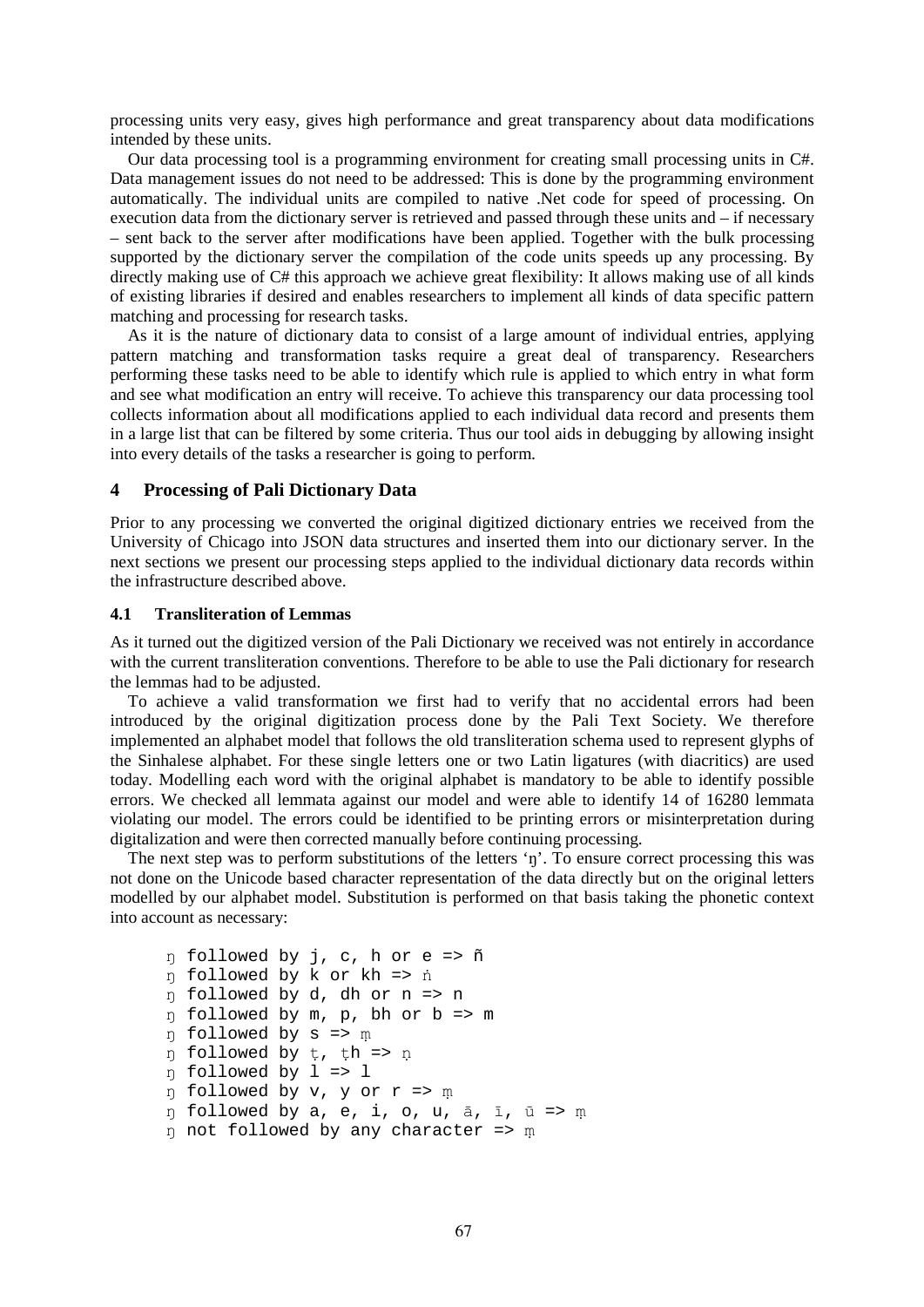# **5 Pattern Recognition and Enriching Dictionary Entries**

#### **5.1 Pattern Matcher**

In processing Pali we had to take our own pattern matching approach in order to avoid problems encountered with regular expressions in C#. We found that some Pali specific diacritics did not get processed as the official regular expression syntax specification suggested. To overcome these limitations we implemented an own pattern matcher.

Nevertheless we were not interested in dealing with space characters as they do not provide any valuable information to our pattern recognition tasks. And for easy communication with Indologists a pattern syntax was required that would be easy to understand. So these requirements specific to our field of application were taken into account in building the pattern matcher.

The pattern matching system we designed does not process character streams but token streams. The system can distinguish between the following concepts:

- A whitespace which is automatically left out during tokenizing the dictionary articles
- A word which is an alphanumeric character including all diacritics
- A delimiter which is any kind of character not being to a word or whitespace

As we aimed for an iterative process in order to identify relevant pattern it helped greatly to be able to express patterns to be matched in the form of expressions that are easy readable by non-computer experts. Our syntax supports the following forms:

- Match a specific word token
- Match any word token
- Match a specific delimiter token
- Match any delimiter token

Examples of this syntax are given in the next sections which address specific pattern recognition tasks individually.

#### **5.2 Cross References**

As Pāli grammar is not standardized to the same extent as, e.g., Sanskrit, various alternative word forms occur. The Pali dictionary at hand addresses this problem to some extent by containing several versions of some lemmas. These entries then contain purely textual information of a reference to the dictionary entry having more information about the selected lemma. In the Pali dictionary this is expressed in forms like this:

... in general see <b>buddha<b> ...

Such a form is matched by a pattern like this:

'in' 'general' 'see' < 'b' >  $W^*$ ! < / 'b' >

The pattern specified is easy to understand: This is a sequence of individual patterns matching specific tokens. Words in inverted commas express an exact match of a single word. "W<sup>\*</sup>!" indicates that a word of any kind is expected here (and it should be available for further use after a match has been found). Other characters match specific delimiter tokens.

Two real world examples of dictionary entries:

```
anumatta 
    see <b>anu<sup>o</sup> </b> .
ano 
     is a frequent form of comp<superscript>n.
```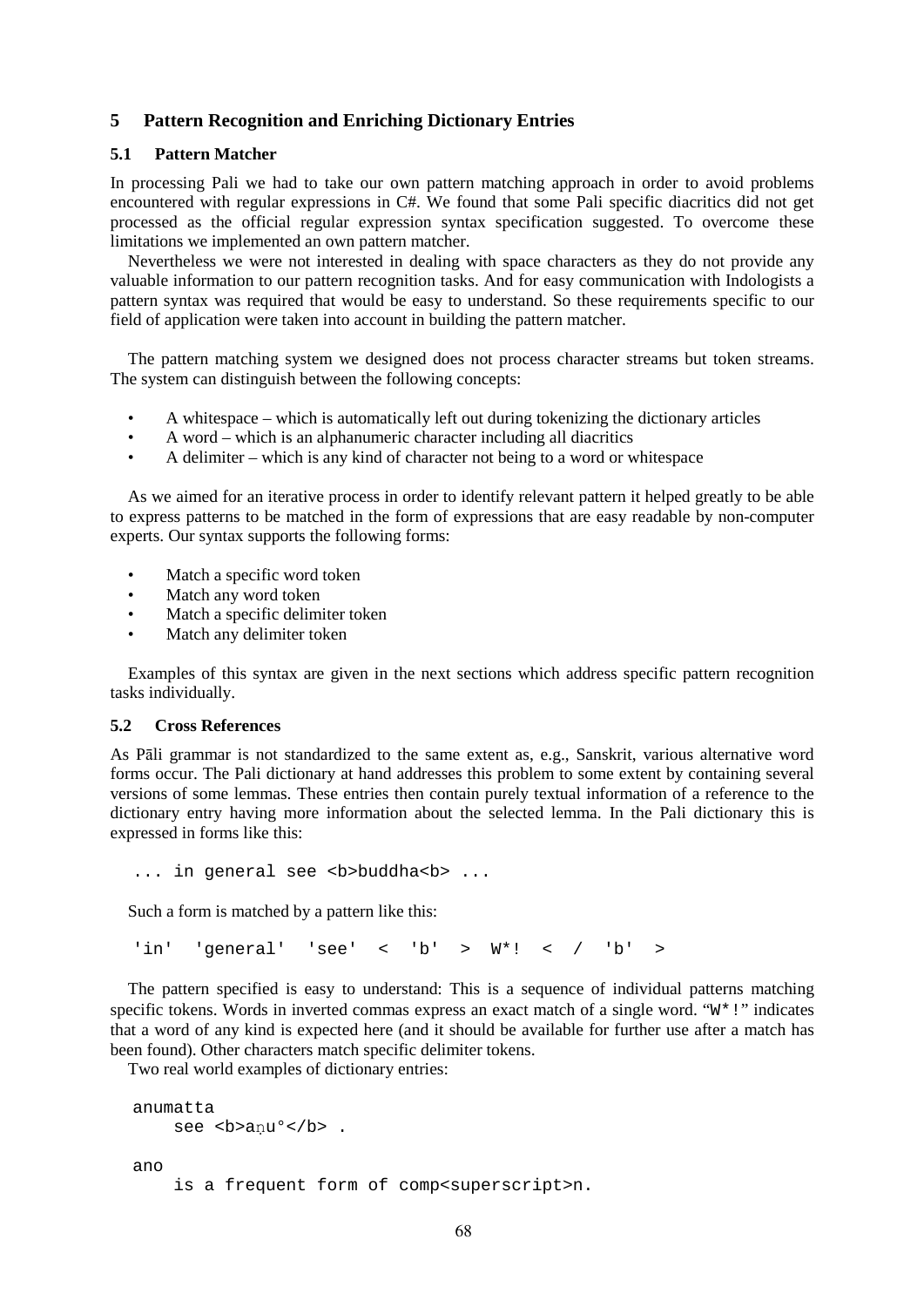</superscript><b>an--ava</b>, see <b>ava</b>.

As there exist various different forms of patterns like this in the dictionary specifying multiple possible variants was required. Within an iterative process we were able to identify 46 different kinds of patterns which we could make use of for automatic identification.

To further help manual processing of the dictionary we implemented a verifier that tries to identify the lemmas each cross reference refers to within the dictionary. This is done by direct dictionary lookup. References that do not seem to point to a valid lemma are listed together with candidates based on Levenshtein distance for manual processing later by Indologists.

#### **5.3 Extracting word class information**

As we aim for lemmatizing and part of speech tagging of the Pali Canon, in the long run having information about the word class of each lemma is mandatory. Therefore we used pattern matching to aid the generation of data for this purpose.

Our algorithmic approach of classification is basically performed in three steps described next. Word class information mainly manifests itself in expressions enclosed in rounded brackets. E.g.:

```
 apāra 
       (nt.) [a + pāra] 1. the near bank of a river ... 
 sīhaḷa 
       Ceylon; (adj.) Singhalese ... 
 susira 
       (adj.--nt.) [Sk. śuṣira] perforated, full 
       of holes, hollow ... 
 pītika 
       (--°) (adj.) [fr. pīti] belonging to joy; ...
```
Unfortunately round bracket expressions are used in different semantic contexts within dictionary entries. In a first step we therefore extracted all content enclosed in round brackets and identified expressions that represent word class information. Though an old printed edition of the dictionary contained a clear definition of these word class expressions used we encountered some variety of writing, of combination and of misspelling: Building a list of relevant expressions was the only way to address all phenomena in sufficient quality.

Secondly we know from Pali grammars that verb lemmata typically end with "-ti" in the dictionary. But not all lemmata ending with "-ti" are verbs. Therefore we implemented the following algorithm that was able to clearly identify lemmata correctly as verbs:

```
for all lemmas do 
     if lemma does not end with "-ti" -> reject it 
     if bracket expression in data matches a pattern clearly 
          classifiable as non-verb -> reject it 
     if entry does not contain the (English) word "to" -> reject it 
     otherwise -> recognize this lemma as being a verb
```
After having identified verbs successfully we then were able to address dictionary entries of other word forms purely according to expressions in round brackets. The following list gives an overview of how many kinds of patterns have been identified and were involved in this process:

| Word Class   | Number of Patterns       |
|--------------|--------------------------|
| adjective    | 26 incl. one misspelling |
| indeclinable |                          |
| adverbs      | 4 incl. one misspelling  |
|              |                          |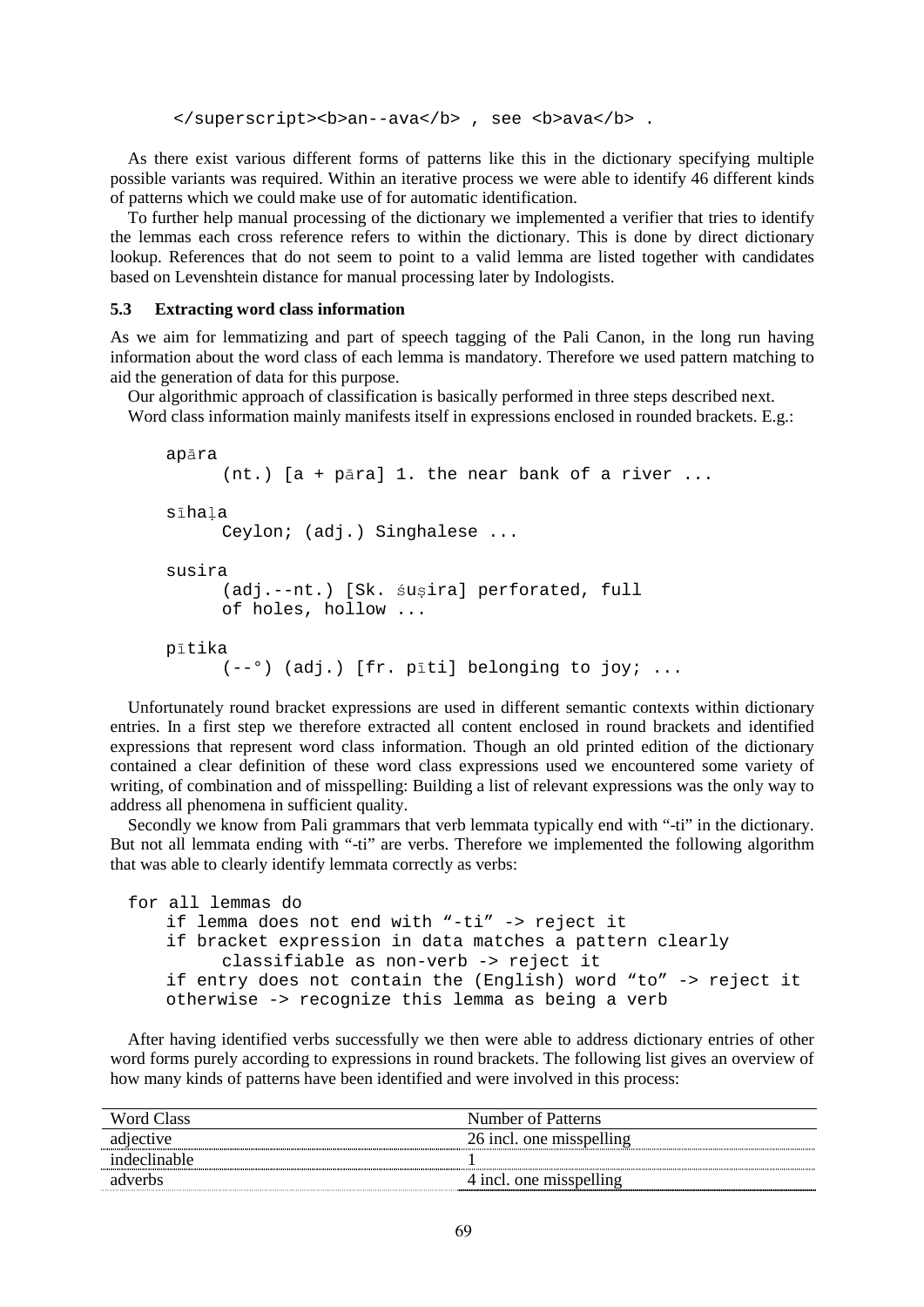| pronouns              |   |
|-----------------------|---|
| numerals and ordinals | - |
| nouns                 |   |

#### **6 Word class recognition**

In order to evaluate the importance of the dictionary, we designed the following task: for each word in a manually tagged subset of the Pali Canon, we tried to recognize the word class using a generationbased and a heuristic approach. We then compared the results of both approaches.

For the generation-based approach, we generated all possible word forms, including morphological information, for every word in the dictionary using the morphological generator. The generator uses paradigms to generate regularly inflected word forms. Furthermore, the generator uses the dictionary to look up morphological information about a word and, if present, uses this information to restrict the generation to grammatically adequate forms. However, since the dictionary entries do not always present this information, or because it's not always possible to easily extract this information, we overgenerated in cases where no information can be retrieved from the dictionary. We also generated rare forms according to information presented in available grammars on Pali. In total, we were able to generate 11447206 word forms for all words. This averages to about 702 word forms per dictionary entry. In compact notation, this resulted in about 1.5 GByte of data.

As we generated possible morphological forms from lemmas, we then reversed the data structure to arrive at a morphological form lookup table. We saved these results locally for later efficient lookup.

As a test corpus for our word class recognition task we used a manually annotated set of 500 sentences (about 4600 words). These sentences have been extracted earlier in the SeNeReKo project, choosing three consecutive sentences at random from the whole Pali corpus. This preparatory step has been started about a year ago to assist future computational linguistic tasks (a further 500 sentences are work in progress). Thus, the data is representative of the whole corpus and is not biased.

We then stepped through our corpus and checked for each word whether one or more of the generated forms corresponded to the word at hand. If this was the case, we retrieved the relevant entries including all attached morphological information. From these entries, we then retrieved the word class information for the word.

For the heuristic approach, we built a morphological analyzer. The analyzer can only rely on its internal heuristic for guessing the word class of a word. The heuristic is ending based and uses paradigms to determine to which word class a word could belong. The analyzer tries to identify and separate possible endings occurring in different paradigms. Based on these analyses, the word class is guessed.

Before we could start the experiment, we had to map the word classes used by the generator/analyzer and the word classes used in the annotated corpus onto a common set of classes. The reference corpus uses a fine-grained tag set that's standardized for use in more than one corpus in the SeNeReKo project. The dictionary uses a simple tag set, which has been created independently of the SeNeReKo tag set many decades ago. The tag sets follow different principles and goals. It is therefore not always straightforward to map one tag set onto the other.

We tried to assign each word of the reference corpus a word class and checked the results against the manual annotations. The results of this algorithmic output are evaluated in the result section below.

## **7 Discussion**

# **7.1 Performance of the processing environment**

As a server we use an older 32 bit Linux machine with an Intel Core Duo at 2.4 GHz and 4 GByte of memory which runs the dictionary server with its data base.

Due to bulk processing of requests we were able to bring down the average time for a single write operation to about 0.7ms per dictionary entry from a client's point of view under ideal circumstances. In a real world application such as our data processing tool this enables us to process all 16280 dictionary entries within about 10 seconds if no changes are applied and to about 20 seconds if all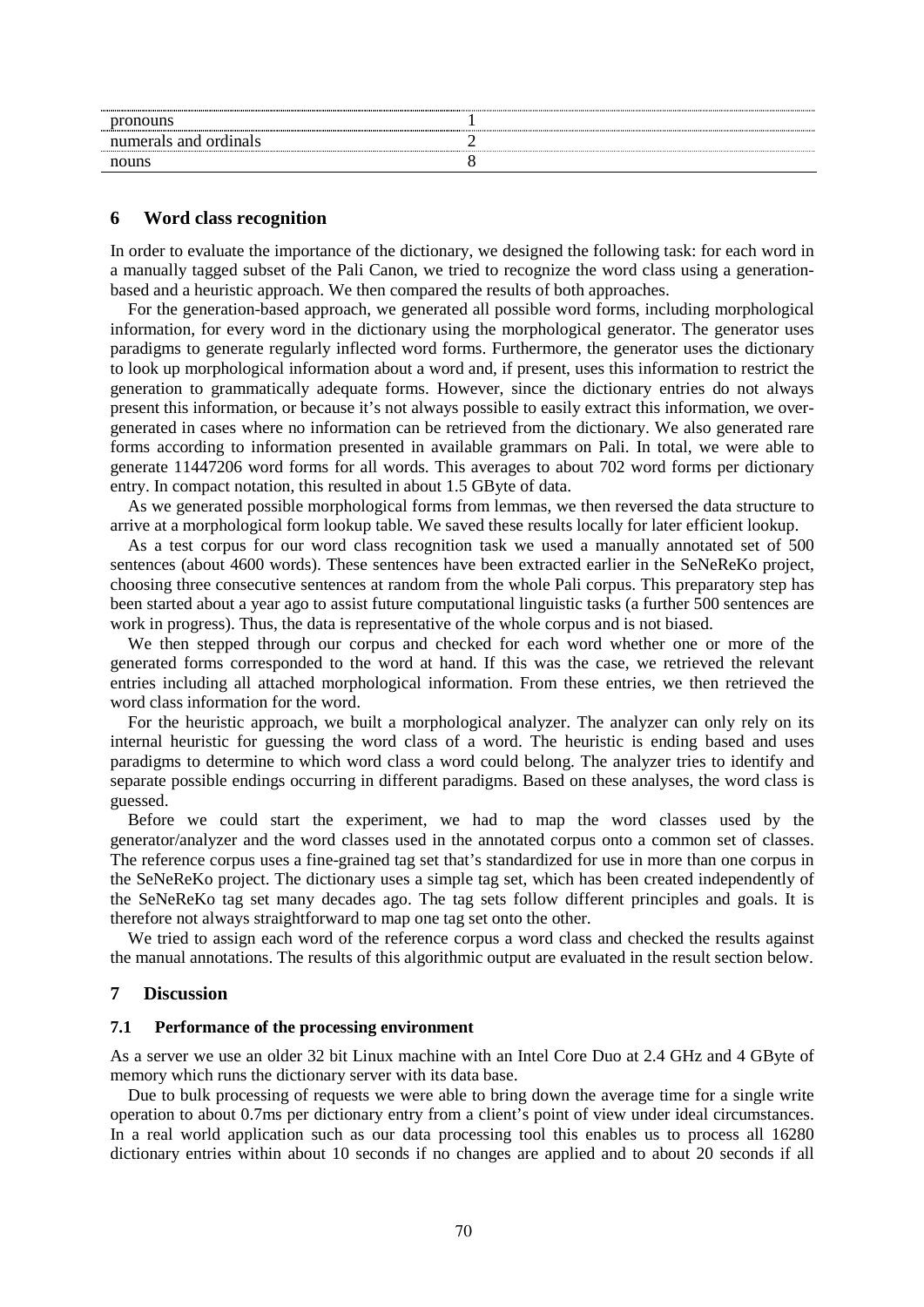entries must be read and written back to server. We found this delay very acceptable during our design and implementation of individual processing units for the dictionary data.

The following performance measurement chart for data write requests gives an insight into how performance is affected by network latency:



(If the above chart is displayed in black and white: The top line represents the client duration measured per operation, the bottom line measures the server duration per individual insert operation.)

This measurement is taken by inserting all Pali dictionary data 10 times with different chunk sizes and averaging the duration as measured by the test software. For convenience the server performs performance measurements on his own and sends his results 9together with the response to the client, so that such a kind of analysis can be performed easily. The difference between both measurements indicate the overhead introduced (mainly) by network latencies.

Please note that the chart starts at a chunk size of 10. This is for a reason: It turned out that lower values will introduce significantly more delay.

## **7.2 Results of pattern matching**

Our attempts to process the 16280 dictionary entries resulted in being able to recognize word forms in 10016 of all entries. This is about 61.5% of all dictionary data.

Regarding cross references we were able to extract 457 cross references to existing lemmas within the dictionary, 52 references to lemmas not in the dictionary and 75 references containing only incomplete information and cannot be resolved automatically.

At first hand these values do not seem to be very high. But as we can only rely on clearly identifiable patterns within the dictionary entries these values are even better than we hoped at the beginning of our work. It has been clear right from the start that a greater amount of dictionary entries would need to be the centre of manual work in the future by Pali experts: Many entries simply do not contain any information that can be recognized by the algorithmic approaches taken.

As Pali is a largely dead language we have to consider that our data processing described in this paper is a one-time task. The only relevant dictionary at hand is the one we used, containing exactly those words we have. We successfully identified word classes for lemmas leaving 6264 for manual processing for our Indological colleagues. If even more time would be spent in finding even more patterns within the dictionary entries, we might improve our performance by a few percent, but there is no real reason to do this: We have come to a point where finding more patterns will take considerably more time than identifying word classes and assigning them manually to the dictionary entries.

# **7.3 Results of Word Class recognition**

We tried to recognize word classes based on the generation-based approach and on the heuristic approach as described above. We faced the problem that word forms can be analysed in more than one way, even by using paradigms, which represent regular inflections. This degree of ambiguity cannot be resolved currently due to the particularities of Pali, such as a high degree of homonymy. Furthermore, different paradigms yield the same surface form, even though they belong to totally different word classes.

Therefore, we evaluated the resulting data in two different ways. First, we used "is-any" matching. If a test corpus word has been assigned more than one word class by our algorithms, we consider the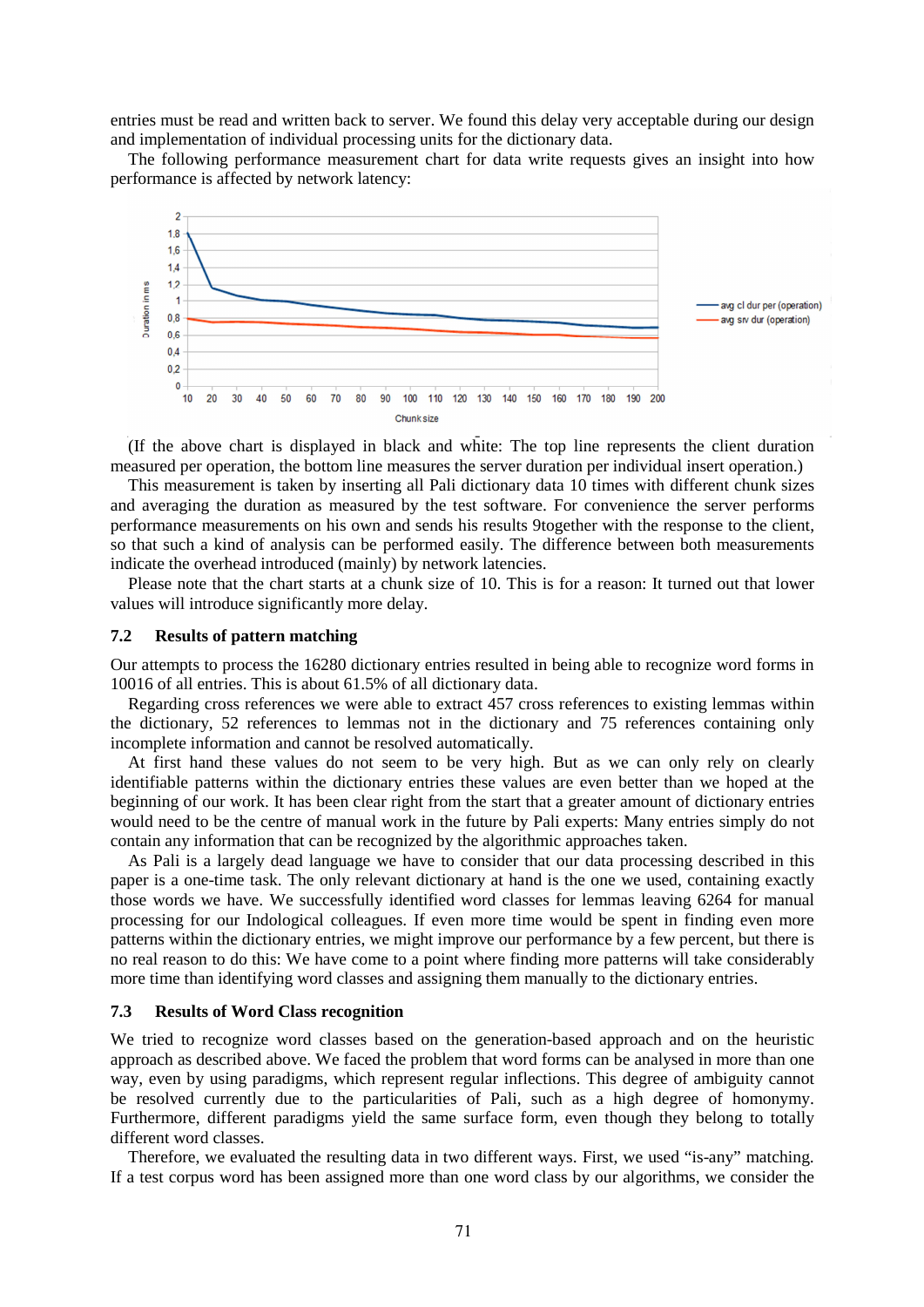word classes to match if the two sets share at least one common element. This way we address the problem of ambiguities. Second, we used "exact" matching. In this case, we consider the result to be a positive match if and only if the proposed word class corresponds exactly to the assigned word class. By using this approach, we try to determine the degree of unambiguousness with which we can propose a word class. If a word is assigned a word class and the program suggests two word classes, of which one corresponds to the assigned word class, we count this as a failure.

Please note that, since it's not always possible to distinguish clearly between nouns and adjectives in Pali, we aggregated these word classes into one class. To this class we also counted words tagged as ordinal adjectives, since they are inflected like regular adjectives.

The following tables illustrate our results:

| "is any" matching |                  |           |  |  |
|-------------------|------------------|-----------|--|--|
|                   | Generation based | Heuristic |  |  |
| Noun-adjective-   | 63.30%           | 99.96%    |  |  |
| ordinalAdjective  |                  |           |  |  |
| <b>Numeral</b>    | 61.04%           | 76.62%    |  |  |
| <b>Pronoun</b>    | 82.75%           | 88.57%    |  |  |
| Verb              | 51.24%           | 63.37%    |  |  |

As you can gather from the table, the performance of the word form generation based approach did not match the performance of our heuristic approach in the first experiment. Further investigation showed that this is mainly due to the fact that not all necessary word forms encountered in the reference corpus could be generated. There are several reasons for this: First, the exact ways to generate word forms are not yet completely covered by literature and in some areas are still under research: e.g. at least regarding verb forms, there is still ongoing research. Second, our generation process was not able to handle irregular forms well because this information is not yet represented in the dictionary. This data will probably be entered by Pali experts next year. Third, most of the forms we could not recognize are sandhi and other compound forms. This is a task the generation process cannot handle well in general. A heuristic approach does not encounter these problems.

To better judge our algorithms, we therefore evaluated the results only for word forms that could be addressed by these algorithms. The following tables give an overview about these results:

| "is any" matching (processable words) |                  |           |  |
|---------------------------------------|------------------|-----------|--|
|                                       | Generation based | Heuristic |  |
| Noun-adjective-                       | 97.31%           | 99.96%    |  |
| ordinalAdjective                      |                  |           |  |
| <b>Numeral</b>                        | 81.03%           | 76.62%    |  |
| <b>Pronoun</b>                        | 86.61%           | 88.57%    |  |
| Verb                                  | 76.25%           | 63.37%    |  |

As you can see, on word forms that could be processed, both approaches work similarly well.

With the current state of the dictionary, these results are as good as can be. Please note that while the heuristic approach must be considered to be final the generation based approach will improve over time as the dictionary will be improved by the Pali experts in the next years.

Our "exact" evaluation operator revealed that word forms in the reference corpus that uniquely belong to a single word class can be recognized much better by the generation based approach than by the heuristic approach. Interestingly, though we are still lacking information about irregular verb forms in the dictionary, we achieved up to 60.37% precision on verbs in exact word class recognition, while the heuristic approach surprisingly did not succeed very well.

The approaches we took can surely be improved. However, these approaches rely heavily on a dictionary, which is more detailed and even more complete. Pali experts will provide this data in the future but this is an ongoing process which will take a few years.